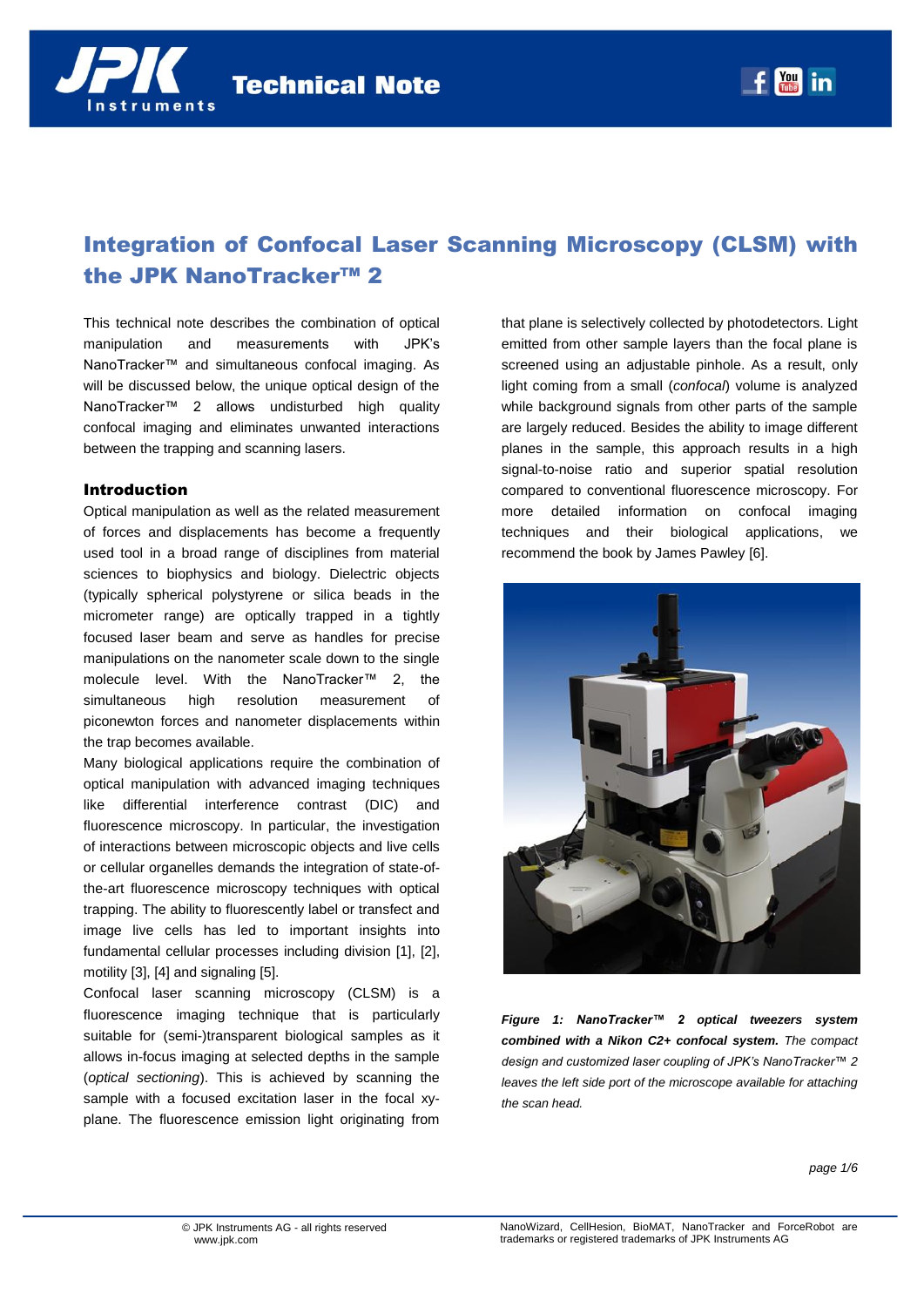**Technical Note** 



## Optical integration

As shown in [Figure 2,](#page-1-0) the original light path of the inverted optical microscope remains predominantly unchanged.



<span id="page-1-0"></span>*Figure 2: Optical design. The near-infrared trapping laser (red ray) is coupled in between the filter turret and the objective and does not block any optical ports. These can be used for coupling in the LSM excitation laser (blue ray) and detecting the fluorescence emission light (green ray).* 

The trapping laser is coupled in using an additional custom made port between the filter cube wheel and the imaging/trapping objective. This has several advantages: (i) All standard microscope ports are available for feeding in additional light sources (epi-fluorescence, CLSM laser) or to attach cameras and other detectors.

(ii) The trapping laser is not interrupted when switching between ports or changing the filter cube in the filter wheel. Thus, the unrestricted parallel use of both techniques is possible.

The 1064nm (near-infrared) laser employed in the NanoTracker™ 2 is not only suitable for delicate biological samples due to low absorption but also minimizes interference effects with fluorescence excitation lasers that are typically in the visible range (380…740nm). As an additional benefit it is easily possible to separate the light paths of the infrared trapping laser from that of the excitation lasers and detection units using a dichroic mirror with a transmission range from 400 to 900nm.

**You in** 

## Working with fluorescent probes: static camera image feature

One difficulty in fluorescence imaging and, in particular, confocal imaging is the bleaching of fluorescent dyes when they are exposed to high intensity illumination. Thus, continuous scanning of the sample, e.g. during the proper relative positioning of the optical trap with respect to the sample, should be avoided. This complicates the handling of trapped particles during confocal imaging. The problem can be overcome by the use of the *static camera image* function implemented in the NanoTracker™ 2 control software.



<span id="page-1-1"></span>*Figure 3: Overlay of CLSM scan and trap positioning. The*  static camera image *feature in the NanoTracker™ 2 control software allows loading a previously recorded fluorescence image as background of the trap manipulation window. Traps are represented by the red and blue crosshair and can be positioned with the mouse without continuous laser scanning. This reduces sample bleaching to a minimum and facilitates the handling of the optical traps.*

As shown in [Figure 3](#page-1-1) it allows the use of a previously recorded (fluorescence) image as background for the trap manipulation window. After the image has been loaded, the traps can be easily positioned relative to the

*page 2/6*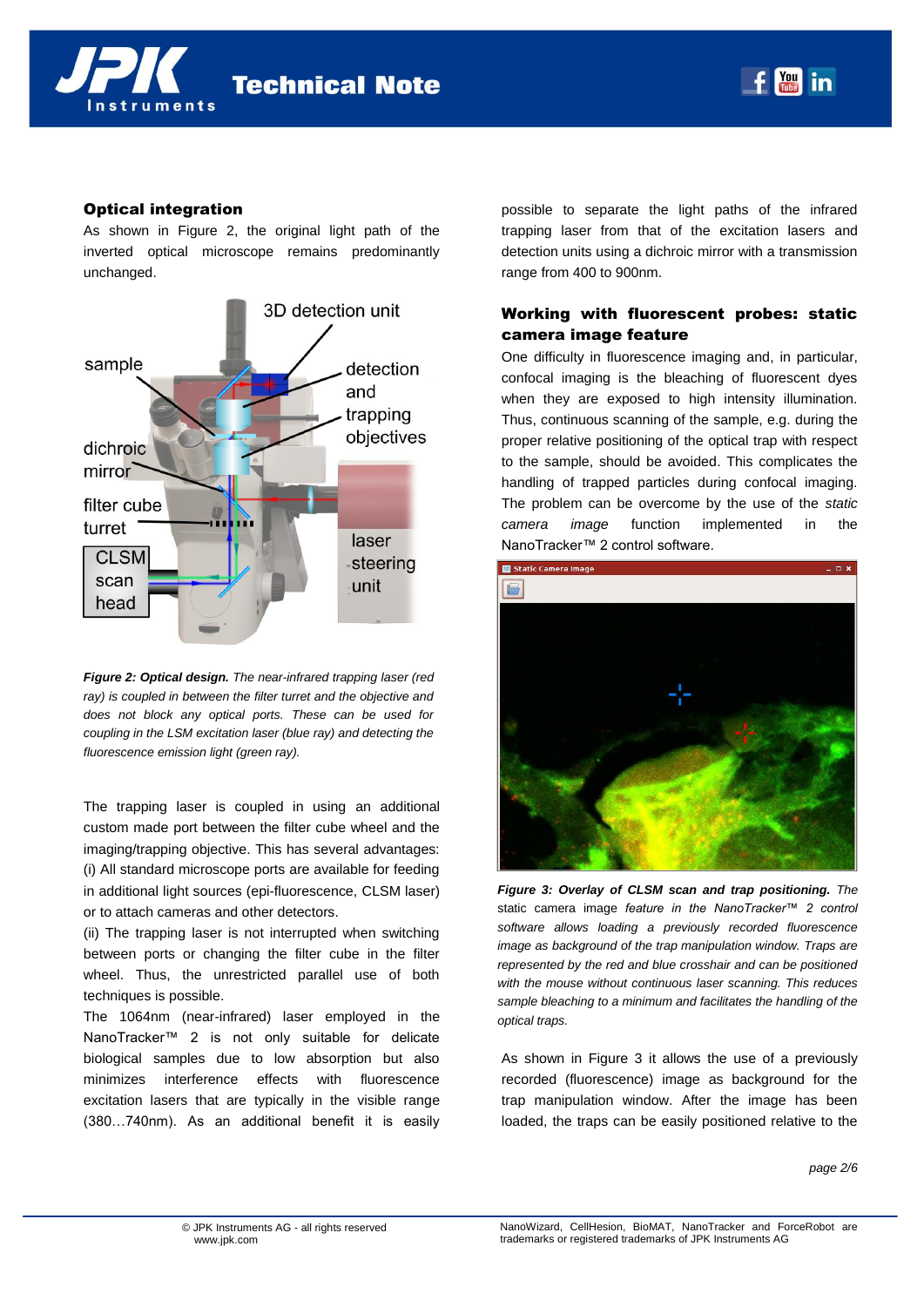fluorescent sample without the risk of bleaching before the actual measurement has even started. Naturally, dynamic samples like motile cells require regular updating of the image.

**Technical Note** 

### Sample and trap scanning

As mentioned above, the great advantage of CLSM is the ability to image different sections of the sample. These can be subsequently combined to compile 3D reconstructions of the imaged object yielding topographical or structural information. Precise positioning of the sample and, in the present case, of the optical trap is a prerequisite for high resolution measurements with confocal setups. Equipped with a motorized stage, an X/Y/Z-piezo sample scanner and several options for three dimensional trap positioning, The NanoTracker™ 2 system offers numerous degrees of freedom in sample and trap scanning and positioning (see box on this page). Depending on the experimental setup and goal, different scanning modes can be employed.

#### **Example 1: stationary sample, moving trap**

In a situation where the fluorescent sample should not be moved to achieve the highest possible imaging quality and stability, the trap scanner can be used to move the trap (i.e. the trapped particle). Piezo-electric mirrors or acousto-optic deflectors (AODs) allow the precise x/ypositioning of the traps within the field of view.



<span id="page-2-0"></span>Additionally, software controlled motorized lenses can move the trap focus in z without changing the objective

## Scanning and positioning options of the NanoTracker<sup>™</sup> 2

## Sample

## **Motorized stage**

- coarse positioning of the sample in X/Y
- range: 15x15 mm
- moves sample with respect to objective

## **X/Y/Z piezo sample scanner**

- ultra-precise (~1nm) closed loop positioning of **Z-lens** the sample in 3D
- range: up to 100x100x100 µm
- moves sample with respect to objective

#### Traps

## **AOD/piezo mirror**

- X/Y positioning of the optical trap in the field of view
- moves trap position relative to objective and sample

- Z positioning of the optical trap
- moves trap position relative to objective focus (and sample)



5 um

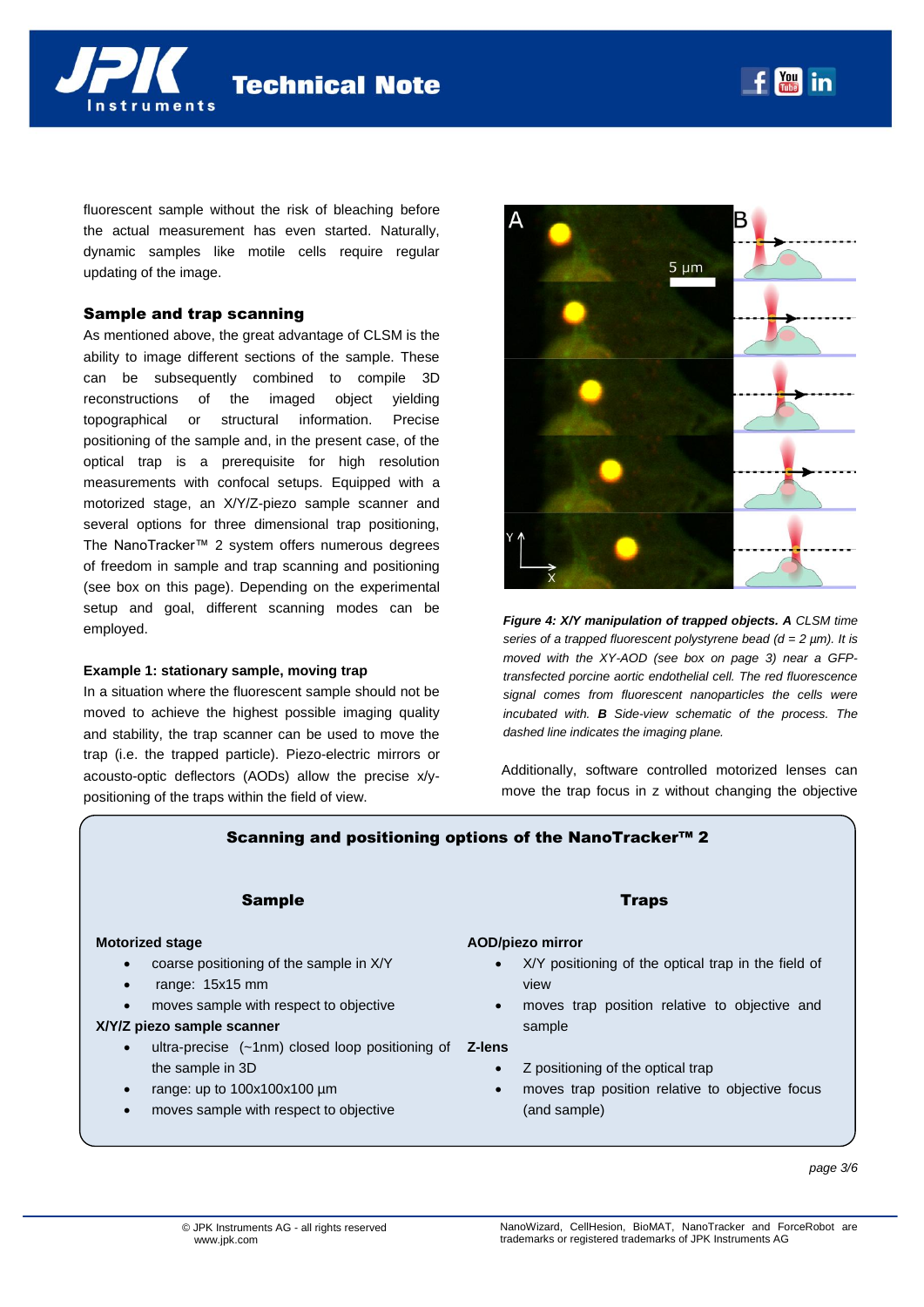position. These methods of beam steering do not affect the confocal scanning process and result in high resolution image time series of the sample under the influence of optical manipulation.

In [Figure 4](#page-2-0) A, five subsequent scans of such a time series are displayed. As shown in the side view schematic in [Figure 4](#page-2-0) B, the laser trap and thus the trapped bead is moved in the x/y-plane while the cell sample remains stationary.

#### **Example 2: moving sample, stationary trap**

For imaging and manipulation of the sample in different planes perpendicular to the z-axis, the piezo sample scanner can be used. In this case, the trap position relative to the objective remains stable and the sample chamber is moved in the z-direction between subsequent scans. The result is a series of scans at different sample layers, so called *slices* or *sections*. Three sections acquired at different Z-positions are displayed in [Figure 5](#page-3-0) A. The respective side view schematic can be found in [Figure 5](#page-3-0) B. It is important to note that in this scanning mode, the trapped particle remains in the focal plane and



<span id="page-3-0"></span>*Figure 5: Z-positioning of the sample. A CLSM cross section scans acquired at different heights in the sample. The scan shown in the bottom panel was recorded with some distance to the cell which results in a slightly blurred image. The same sample as in [Figure 4](#page-2-0) was used. B The side-view schematic illustrates that the sample chamber is moved down while the trapped bead remains in the imaging plane (dashed line).*

is always imaged at its central cross section while the scanning plane in the sample changes.

 $\gamma_{\text{out}}$ in

#### Force measurements

The optical separation of the trapping and scanning laser beams allows recording high resolution measurements of the trapped particle's position and (with calibrated traps) forces. A typical experimental scheme would be the indentation of a cell with a trapped particle and the recording of a force curve to collect information about the cell's mechanical properties. Since high resolution confocal imaging requires a stationary sample, these measurements are usually performed with a moveable trap driving the bead probe into the cell surface. The high precision detection unit of the NanoTracker™ 2 featuring fast and sensitive quadrant photo diodes (QPDs) collects positional information of the trapped particle with sampling rates of up to several hundred kHz. Here again, it is vital that the two systems – trapping and force measurements on the one side and laser scanning and fluorescence detection on the other side – are completely independent. Otherwise the relatively slow (~one scan per second) rate of the confocal imaging would preclude high speed force measurements.



*Figure 6: Force measurements. Force-distance curve recorded while indenting a fixed cell with a 2 µm polystyrene (PS) bead. The trapped particle approaches the cell surface and as the deformation of the cell membrane begins, forces of up to approx. 6 pN are recorded. During the measurement, 20 confocal scans were performed to visualize the events. Five scans, taken after 0, 4, 8, 12, 16 and 20s are shown to the right.*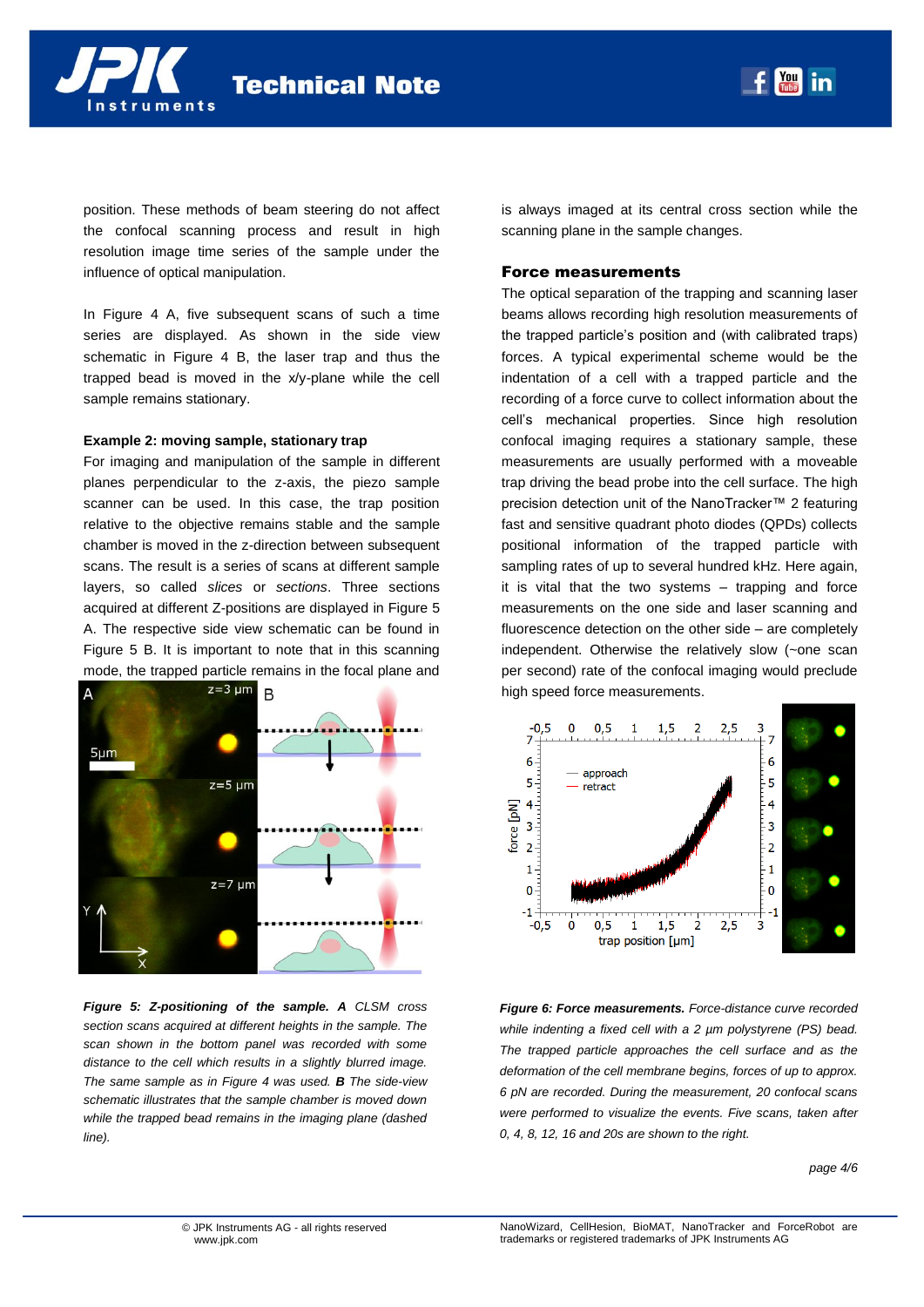**Technical Note** 

A force curve recorded during the indentation of the membrane of a fixed and fluorescently labeled cell is shown in Figure 6, together with some representative confocal scan images taken during the measurement.

## Z-stacks

nstruments

The previously mentioned 3D reconstruction of fluorescent samples is based on stacks of X/Y-scans that are generated by scanning in multiple planes at welldefined Z-positions in the sample. Between two scans, the sample chamber is moved up or down a specified distance (e.g. 200 nm) resulting in equidistant crosssectional images. These can be subsequently combined using image analysis software (e.g. ImageJ, a public domain, Java-based image processing program developed at the National Institutes of Health) with optional interpolation of the fluorescence signal in between layers for smooth data representation. When Zstacks are recorded with trapped objects in the imaging volume, two different approaches need to be distinguished.

In the first case, only the sample scanner is used and the sample moves relative to the trapped particle (bead). The bead remains in the imaging plane at a fixed distance (focal distance) from the objective. In other words, the imaging and trapping plane coincide for each scan. Schematically, this situation is depicted in the lower panel of [Figure 7](#page-4-0) A. The dashed lines correspond to selected imaging planes of the stack. Since the bead is not moving in Z relative to the objective, it is always imaged at its central cross section. In the 3D reconstruction shown in the top panel of [Figure 7](#page-4-0) A, it appears as a cylindrical structure composed of multiple spherical cross sections.

If the bead is to be imaged in its true shape (and the bead-sample distance should be maintained), it is necessary to move it in parallel with the sample, relative to the objective. This can be accomplished by means of the motorized Z-lens in the NanoTracker™ 2 laser steering unit. With the respective software controls, it is possible to move the trap focus with the bead exactly the same amount as the sample chamber. As a result, the bead maintains a fixed position with respect to the sample and is scanned at different cross sections. In the 3D reconstruction, it now appears in its real spherical shape [\(Figure 7](#page-4-0) B). With this unique feature of the NanoTracker™ 2, the interactions of trapped particles with fluorescent samples can be recorded in 3D while the relative Z-position of bead and sample remain stable. At the same time, force and displacement data of the trapped particle can be recorded in order to establish a comprehensive picture of the ongoing processes.



*Figure 7: Z-stacks. A 3D reconstruction of a Z-stack acquired with the bead remaining in the imaging plane. As shown in the bottom panel, it is always scanned at the same cross section, thus it appears as a column in the composed 3D-image. B Here the bead position is held constant with respect to the sample chamber using the Z-lenses (see box on page 3). It is scanned at different planes and appears as a spherical object in the composed 3D-image. The coordinate axes in A indicate the angle of view on the 3D reconstruction.*

#### <span id="page-4-0"></span>**Conclusion**

The sophisticated design and optical layout of the JPK NanoTracker™ 2 allows perfect integration of confocal imaging systems without sacrificing image quality since the coupling in of the trapping laser does not interfere with the confocal excitation and detection pathway. The trapping wavelength of 1064nm is outside the spectral range of common fluorescent dyes and does not cause unwanted fluorophore excitation.

Elaborate beam steering and stabilization mechanisms offer multiple degrees of freedom for the relative positioning of the sample, optical trap and confocal imaging plane. This enables NanoTracker™2 users to implement a large variety of possible experimental setups

*page 5/6*